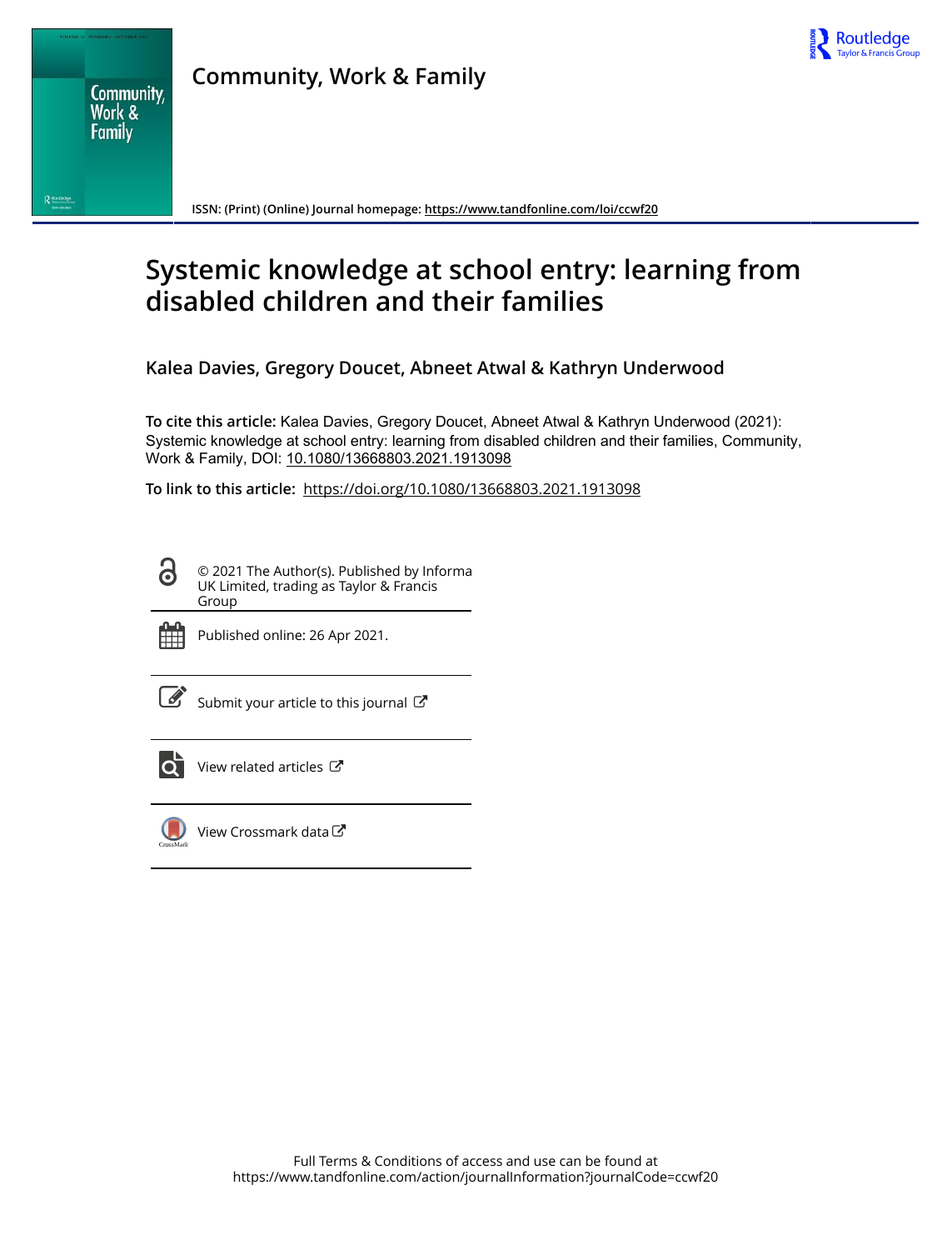**a** OPEN ACCESS **a** Check for updates

Routledae Taylor & Francis Group

## Systemic knowledge at school entry: learning from disabled children and their families

Kalea Davies<sup>a</sup>, Gregory Doucet<sup>a</sup>, Abneet Atwal<sup>a</sup> and Kathryn Underwood<sup>b</sup>

<sup>a</sup>IECSS Project, Ryerson University, Toronto, Canada; <sup>b</sup>School of Early Childhood Studies, IECSS Project, Ryerson University, Toronto, Canada

#### ABSTRACT

This article presents practical interpretation of an institutional ethnography, which examines the organization of young disabled children and their families. The article begins with an understanding that the experiences of young disabled children can teach us about the ways in which we organize around ability, and the power that is held by the institutions that claim to 'support', 'help' and 'care for' children. The authors present recommendations for educators that are grounded in research evidence as well as their own lived experience.

#### **ARTICLE HISTORY**

Received 25 March 2021 Accepted 30 March 2021

#### **KEYWORDS**

Early childhood; disabled childhoods; family work in education; transition to school

## **Introduction**

Entry into schooling is a significant milestone in the life of children, marked with excitement and anticipation for new development, learning and relationships. However, for many children, registration in kindergarten programs is not the beginning of their journey. Disabled children and their families may have been working toward these educational goals since they were born. The experiences of disabled children and their families have a lot to teach us about transition into school and how disability shapes our social vision for education.

Through research, our team have been talking tofamilies once per year since their children were 2 years old or younger. The families who we have been working with have managed services for their children who have diverse disability and deaf identities including neurodiversity, blind and low-vision, language impairment, and physical and intellectual disabilities.

In this article, we share interpretation of the research from the standpoint of disabled young people and two adult researchers. The IECSS project has taught us that young people and their families hold a tremendous amount of knowledge about how education systems work. The authors recognize that disability is a diverse experience but holds some common experiences.

### Procedures and systems

Experiences of disability are often accompanied by interactions with healthcare, early intervention and clinical professionals. There is a strong belief in Western medicine that

CONTACT Kathryn Underwood ⊗ [kunderwood@ryerson.ca](mailto:kunderwood@ryerson.ca) **B** School of Early Childhood Studies, Faculty of Community Services, Ryerson University, 350 Victoria St. - Room KHS 363C, Toronto, ON, Canada M5B 2K3

© 2021 The Author(s). Published by Informa UK Limited, trading as Taylor & Francis Group

This is an Open Access article distributed under the terms of the Creative Commons Attribution-NonCommercial-NoDerivatives License ([http://creativecommons.org/licenses/by-nc-nd/4.0/\)](http://creativecommons.org/licenses/by-nc-nd/4.0/), which permits non-commercial re-use, distribution, and reproduction in any medium, provided the original work is properly cited, and is not altered, transformed, or built upon in any way.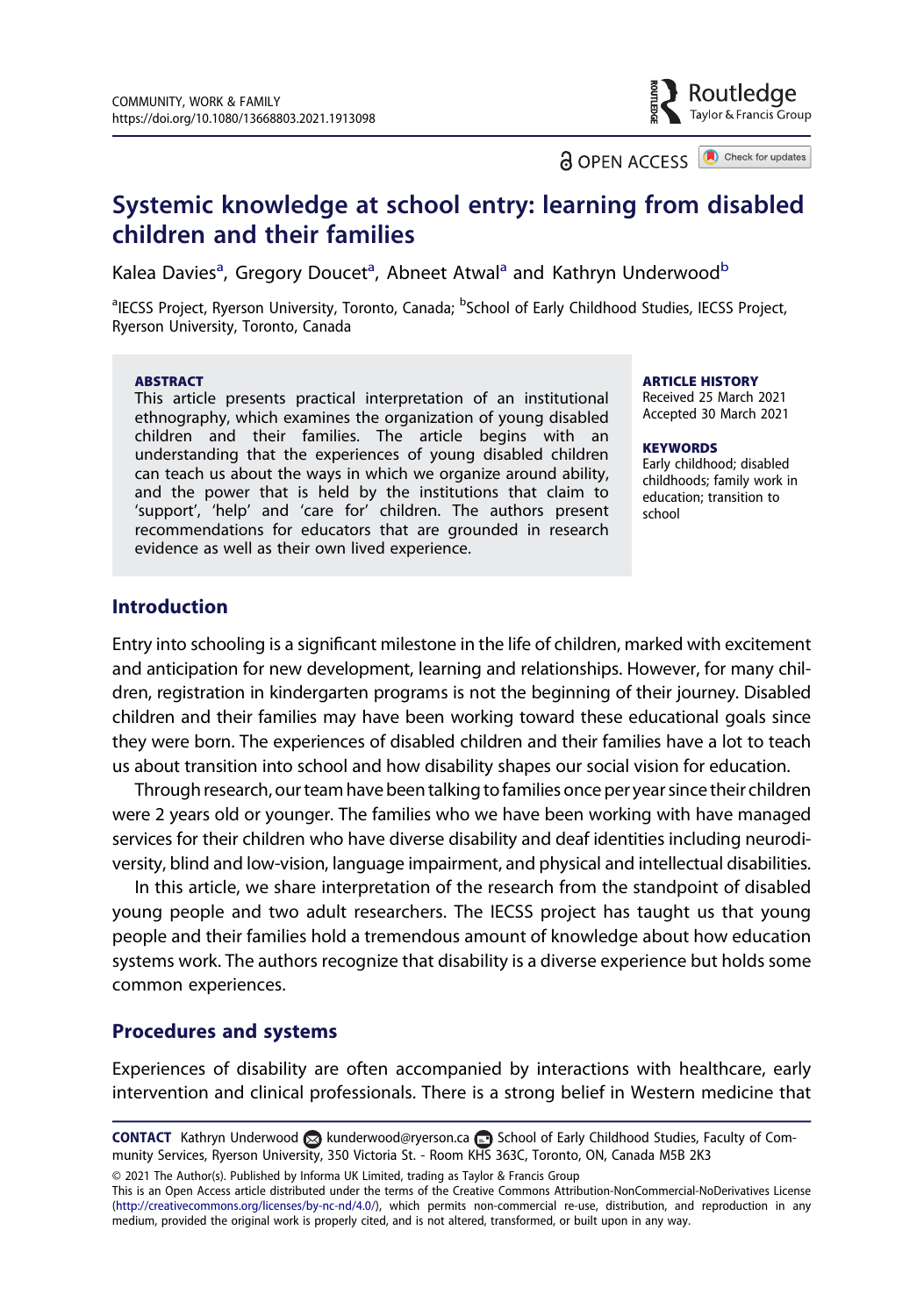### 2  $\left(\rightarrow\right)$  K. DAVIES ET AL.

early identification and intervention are necessary for the success of disabled students in school.

As a result of this philosophy, many children and their families spend the first years of a child's life engaged in the procedural and programmatic activities of early intervention. Educators should know that not all disabled students require special education or early intervention, and it is important to understand disability from the perspective of children. However, if a child has been part of early intervention services they hold knowledge about their own learning and requirements for support, unlike other students.

Many children have been part of a system that includes referrals, wait times, and relationships with professionals, as well as appointments, consultations and therapy. The effects of this experience are not just developmental. Disabled children are impacted by their early experiences just like other children. However, while disabled children are attending extra appointments, their friends might be socializing. Accessing services affects socialization and participation in different activities.

This system can be very complicated. Reflecting back on this experience, young adults note that for young children it can be confusing to see many different people for different services. It is important to talk to children about why they are participating in these services, what the goals are, and how those goals and supports might be transitioned into schools.

We have found that it is common for children in early intervention programs to be pushed into multiple programs and services with similar goals, leading to repetition and exhaustion. For example, occupational therapy is accessed through multiple agencies, such as community early years programs, clinical developmental services, and health care settings. Yet families and young adults note that the services from one agency to the next are often identical and each requires its own intake and assessment processes. This happens with other service as well, such as speech and language, physical therapy, and children's mental health services.

While early intervention can be repetitive and lack efficiency, in our experience, many children and families also find these services crucial to development, participation and growth. Early intervention and clinical services are valued by disabled children and their families. Both young adults and families see the possibility for impairment specific health care, intervention and support in order to live a good life. This is possible when the services do not take over a child and families life.

They also saw a discrepancy between public and private agencies. Providing more publicly funded services to children and understanding their adaptive needs can better support the inclusion of disabled children within educational settings. These services can be the difference between young children feeling included or excluded from their new school. It is therefore imperative that there is equity in access to the services that children want and need.

Key Messages for educators:

- . Families and young people want disability specific services, including special education.
- . Disability specific and special education services should not interfere with students' participation in other activities.
- . Special education services should recognize that disability is not a universally understood concept.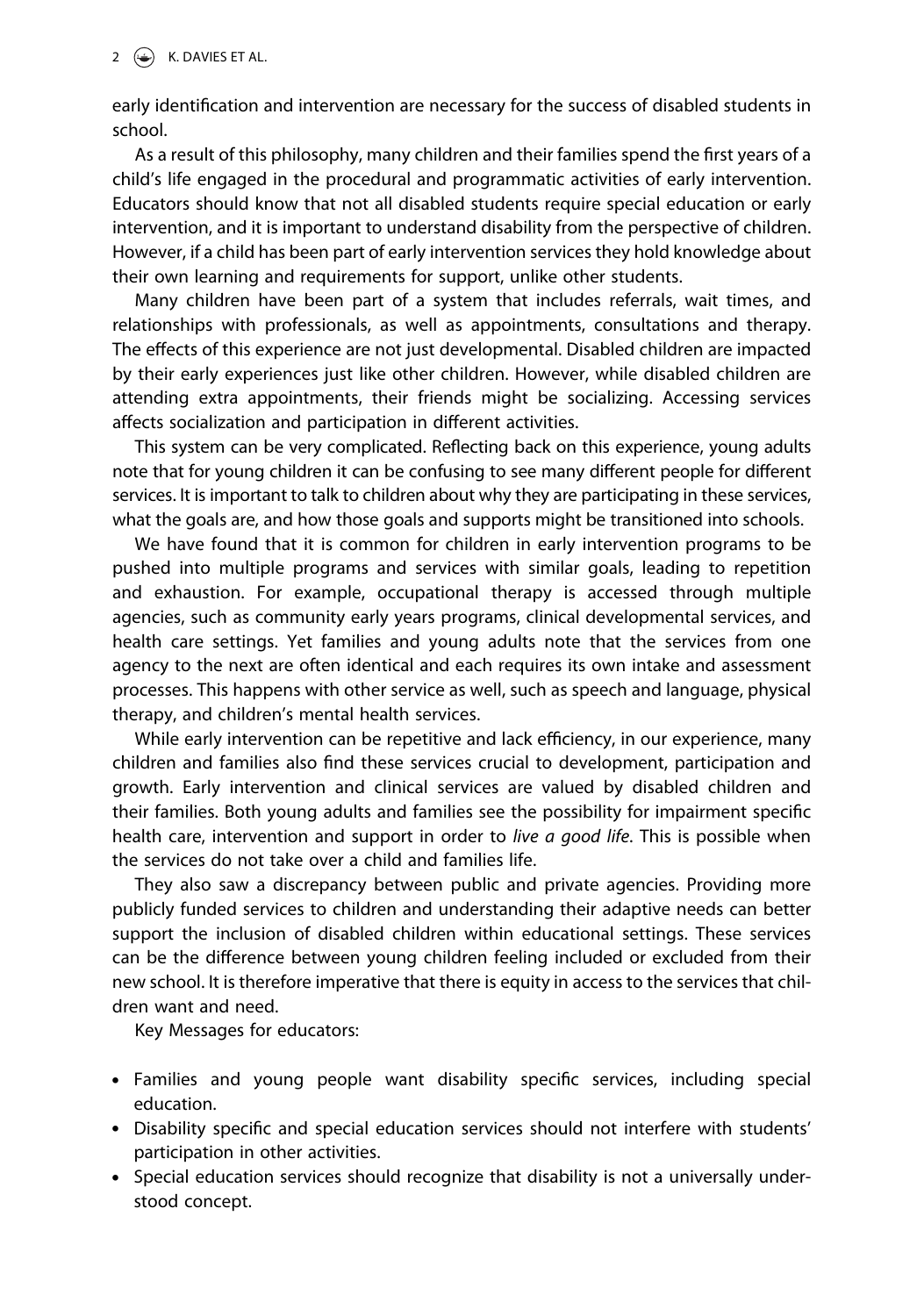#### The work of families

Early intervention, education and care systems require work on the part of families such as medical appointments, relationships with professionals, filling out forms, and finding funding. This work is essential for access, and families do not have the same resources (including money, time and relational capital) to do this work.

We have heard from families that participating in this system also exposes them to systemic discrimination including on the basis of race, citizenship status, custodial status with their children, and disability discrimination. Further, the western medical assumptions underlying this system, evident in the diagnosis and referral mechanisms, serve to reinforce western practices of medicalizing childhood.

Families also require support for themselves throughout this process. Rather than relying solely on medical professionals for advice, speaking with disabled youth and other parents with disabled children can be beneficial. This could help parents learn more about the struggles their child may encounter, and can help children to connect with people who have shared experiences. Educators could also use this strategy to gain a better understanding of how to support their students.

Overall, our research indicates that parents and adults have a critical role in the lives of disabled students, but ultimately, it is critical that children are listened to directly. The best way to understand what someone is going through is to ask them directly to learn about children's day-to-day lives, what they need, and how they define themselves.

Key Messages for educators:

- . Children and families who have participated in early intervention programs should be. recognized for the work they have done and the knowledge they have of the system.
- . Because this system is a lot of work, educators should consider how much they ask of families.
- . While families are an important source of information, children should also be asked about their experiences.

#### Disability identity

Diagnosis, identification and designations of special needs, health conditions and impairment are central to gaining access to services in school and early childhood care and intervention programs. However, experiences of disability are much more than these official declarations. In our experience disability is often only referenced within these procedural discussions.

Children are rarely included in procedural discussions about their education, especially when they are very young. For this reason, many young people report that no one really talked to them about disability in their early years. More importantly, disability is rarely included in conversations about diverse identities.

Children need to be told about their health and development, as well as any diagnostic information that is available. It is important for adults and peers to recognize that disability identities can be positive. Being different from other people can be a gift that allows you to see the world in new ways. However, in our experience most people do not see disability this way and are reluctant to discuss it for that reason. Educators can change that viewpoint.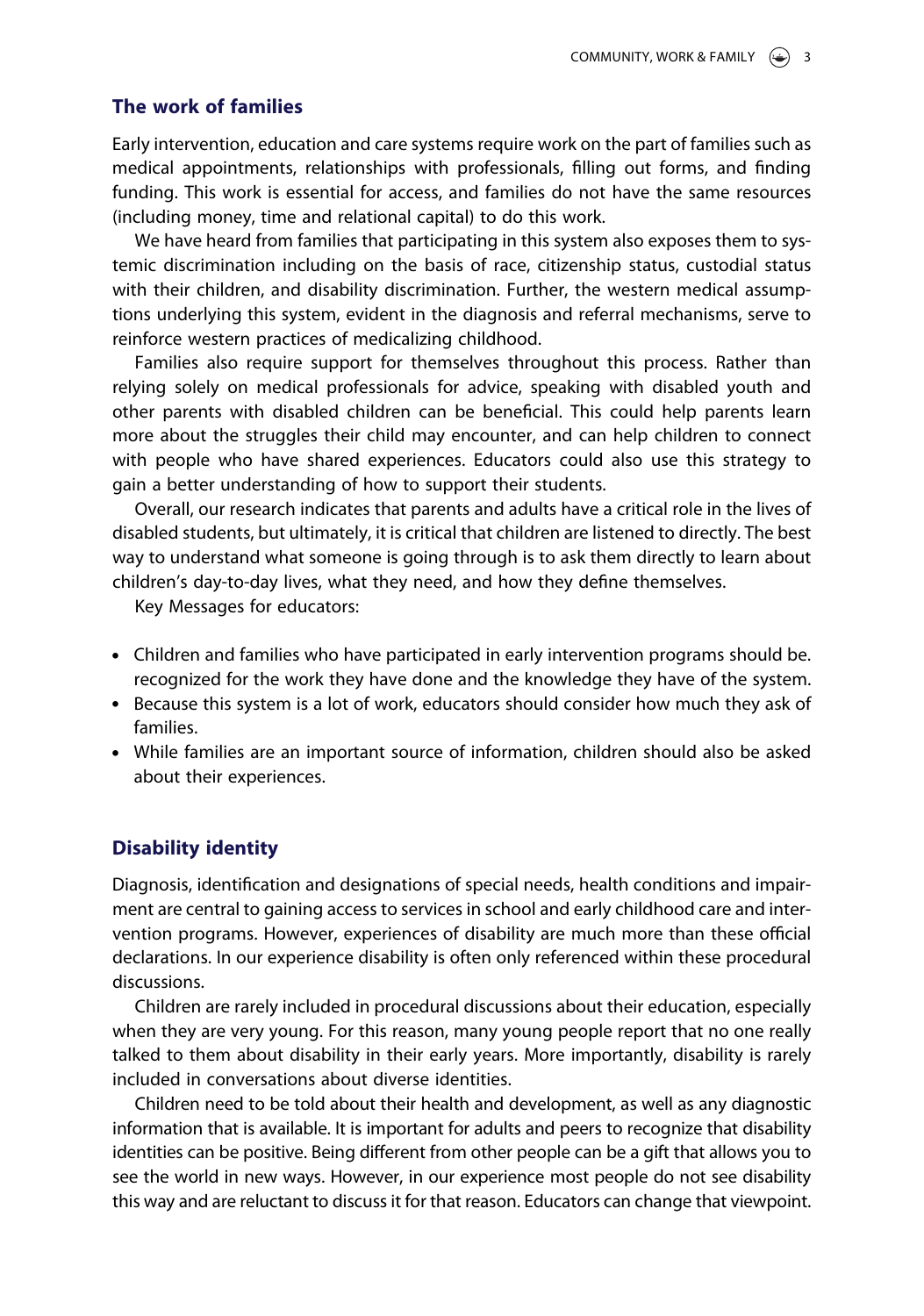#### $4 \quad \circledast$  K. DAVIES ET AL.

We believe that how young people see themselves is often at odds with how others view them. Educators, children, and other people make assumptions about disabled children. Families in our study described talking to their children about disability. In our experience, other adults, including educators, often avoided or were uncomfortable talking about disability.

Peers often have a difficult time talking to their friends about disability. It is important to allow young kids to ask questions without the fear of being disrespectful. These conversations can help to change rude or disrespectful actions such as staring and awkward behavior around disabled people. We believe that the classroom is one place where these conversations should take place from a young age. Positive representation of disability is needed at all ages if young children are going to hold positive views of themselves.

In addition, the services themselves are often designed with deficit views of disabled students embedded in them. Our special education systems, and supports in early childhood education and care, tend to focus on the present moment and supporting disabled children to participate at a given time, neglecting to focus on the future. Assumptions that disabled students will not progress in education and employment in the future are evident in services that lead to segregation, life skills education that replaces academic content, and programs that treat disabled children as needing help but not as providers of help.

Finally, it is critical consider that disability identity is always situated within the context of other forms of identity including culture, language, gender, race, age, class, geographic location, migration, etc. The Youth Advisory Committee of the IECSS project identified the need for all forms of equity across the country and the need for politicians to recognize diversity if education is going to inclusive. The IECSS project, as well as many other research studies, have identified the intersection of inequality in access to services, and in outcomes for disabled students.

Key Messages for educators:

- . Positive representations of disability are needed in conversations with all children.
- . Adults and children should ask more questions about disabled people's lives so they do not make inappropriate assumptions.
- . Recognizing disability as one part of identity is important for equity.
- . Disability rights are interconnected with other forms of discrimination.

## **Conclusions**

Special education needs to shift its focus from creating systems that are reactive to developing responsive approaches that are designed to maximize participation.

We need to start talking to young people about disability as a legitimate identity not just a category for bureaucratic purposes. We need to recognize the value of disabled experiences and in order to do that we will have to get more comfortable with talking about disability in early childhood, and directly with children and their families.

Further, we need to stop asking families to do the work of inclusion and adaptation. While families are very knowledgeable, they don't necessarily have all the answers, and they are likely to be engaging in many more professional interactions than other families.